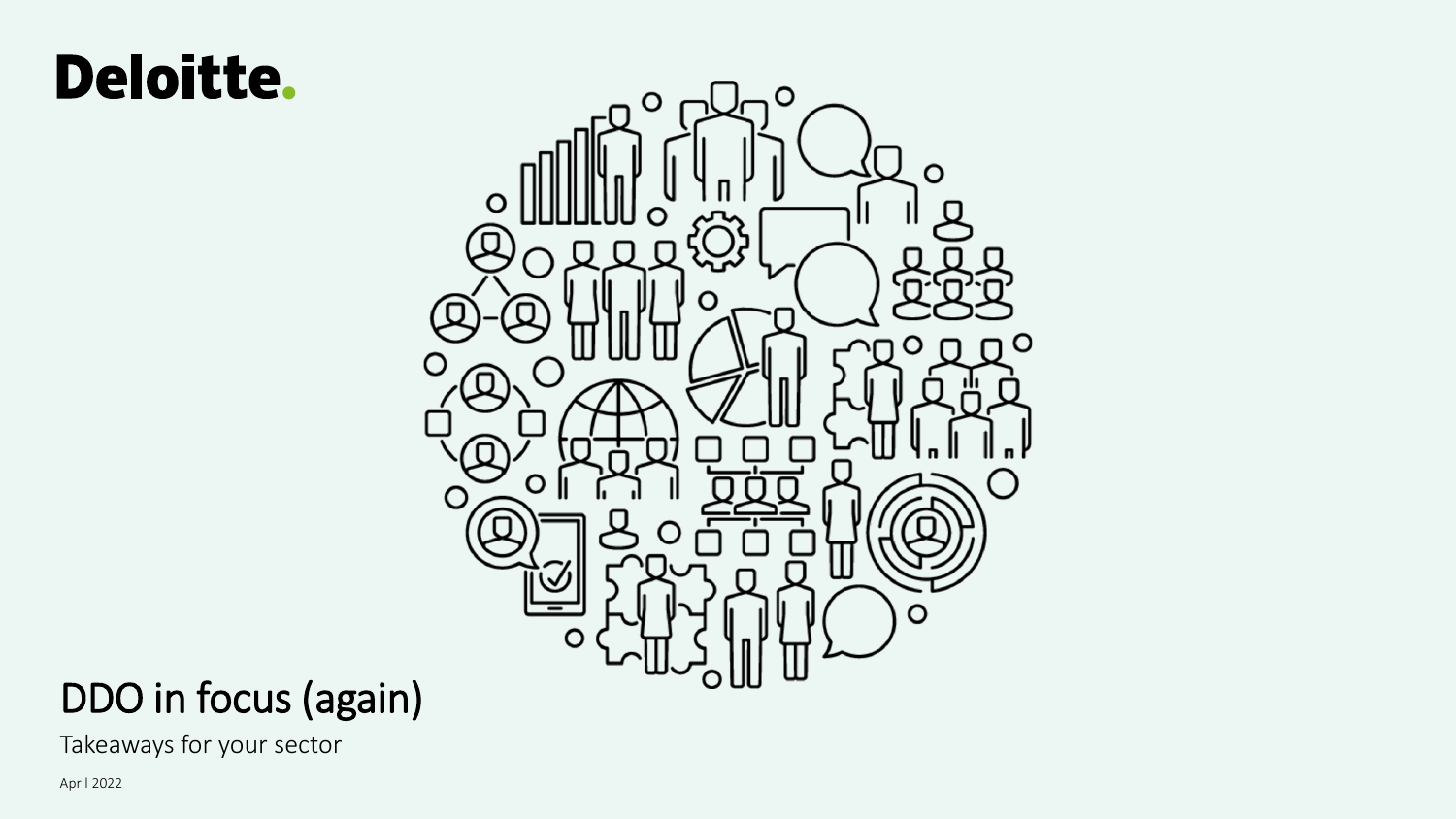## **Contents**

| 1   Introduction                   | 3  |
|------------------------------------|----|
| 2   Banking                        | 5  |
| 3   Insurance                      | 8  |
| 4   Investment Management          | 11 |
| 5   Superannuation                 | 14 |
| 6   Post-implementation activities | 17 |
| 7   Get in touch                   | 21 |

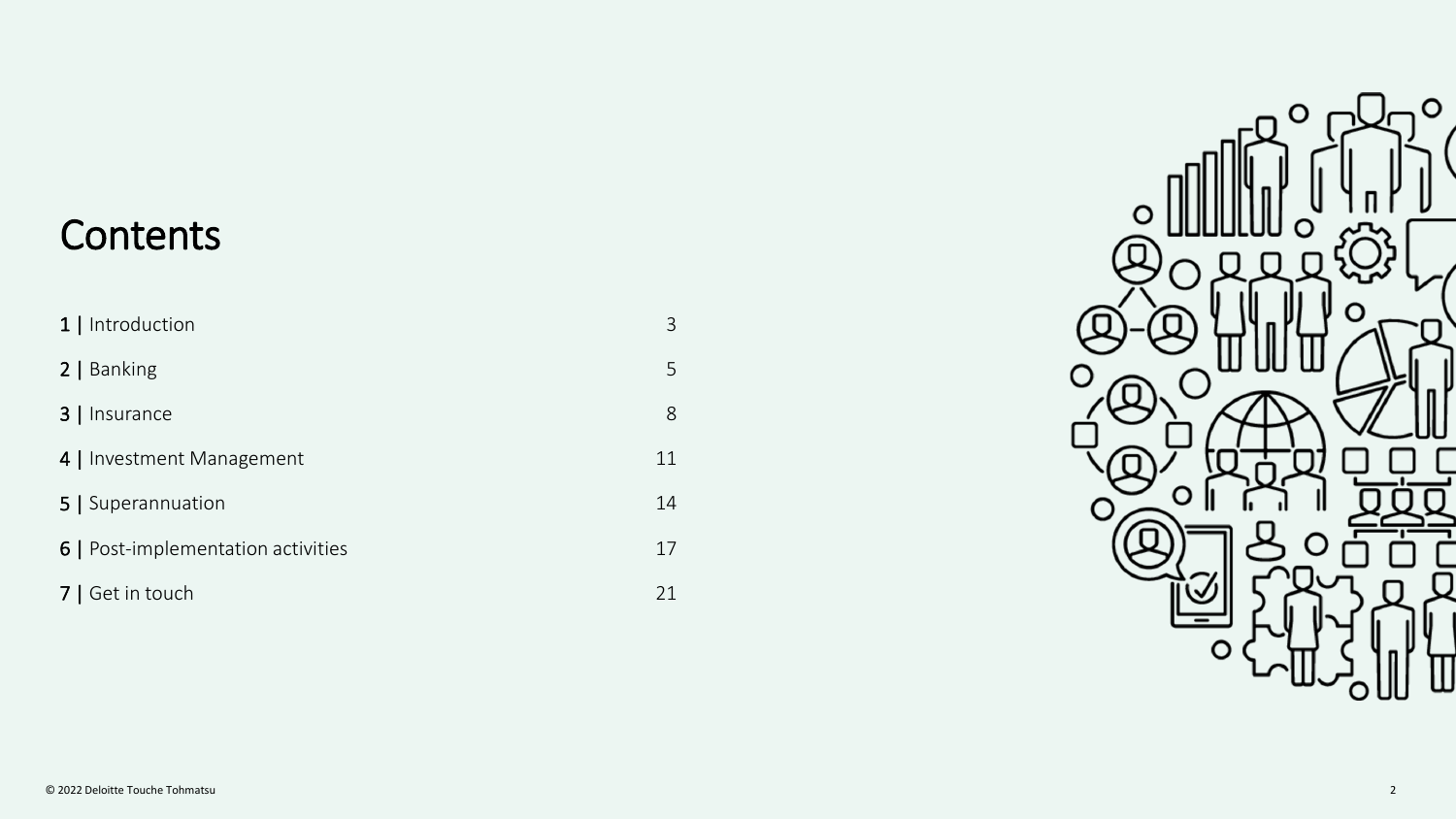# 1 | Introduction

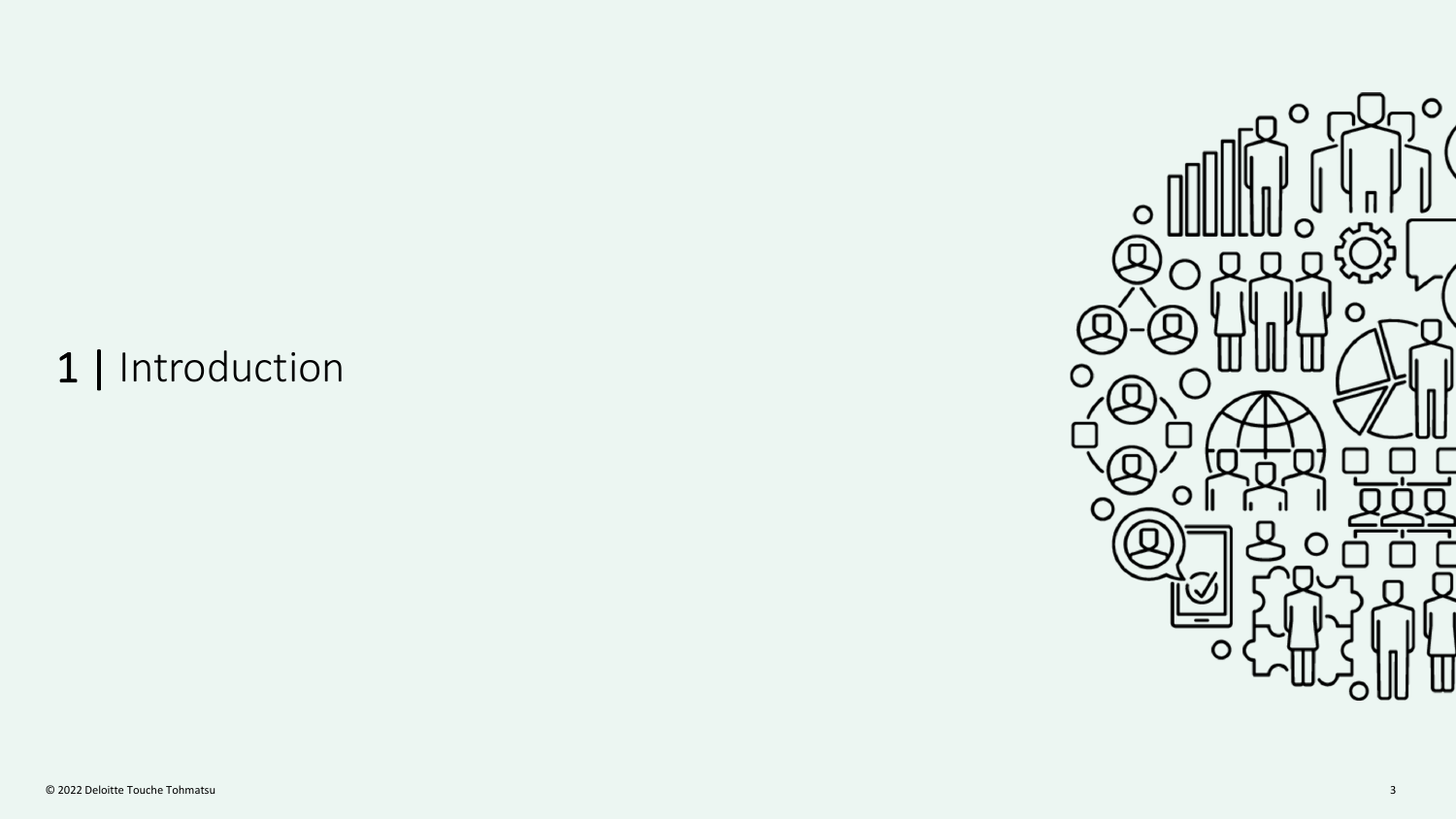## Introduction

Background and context

On 5 October 2021, the Design and Distribution Obligations (DDO) went live across the Australian financial services industry. The regime introduced targeted and principlesbased obligations in relation to the manufacture and sale of financial products.

At the end of last year, Deloitte circulated a postimplementation survey to several organisations across the financial services industry. The purpose of the survey was to develop a view on the how the industry had implemented DDO, embedded arrangements into BAU, and is continuing to enhance and improve processes post go-live.

This report contains the result of this survey and provides suggestions for where the Banking, Insurance, Investments and Superannuation industries can focus now they have hit the six month mark following DDO go-live. This report also provides industry insights and post-implementation activities that sectors can commence in 2022.

Six months post go-live, it is important for organisations to now consider post-implementation reviews, and iteratively uplift implemented requirements, to support ongoing compliance with DDO. Deloitte hope this report will assist organisations determine areas of focus and aid their postimplementation assessment of DDO.

On the following pages, Deloitte outlines the results of the survey questions and the key insights that have appeared in the survey results.

For further details about post-implementation activities, please refer to pages 17-20.

### SURVEY RESULTS AND INSIGHTS

On 3 March 2022 ASIC Chair, Joe Longo, addressed ASIC's corporate governance priorities and the year ahead at the Australian Institu[te of](#page-18-0)  Company Directors (AICD), Australian Governance Summit. Mr Longo reiterated that the purpose of DDO was to help consumers obtain appropriate financial products and noted that ASIC wanted to see long-term benefits of DDO realised for consumers. This demonstrates the importance for organisations to consider how they are actually delivering benefit to consumers through DDO and assessing whether the regime is performing as intended across their business.

Overall, organisations feel that DDO will result in improved customer outcomes, however, there still appears to be questions as to the extent of these improvements. The below survey results show that, across all industries, an average of 45% of respondents felt as though DDO implementation had either 'not' resulted in improved outcomes, or they were 'not sure' whether it had. While some optimism remains in-industry, the regulator's targeted surveillance and enforcement approach will align the industry to focus on improving outcomes for consumers.

### DO YOU EXPECT DDO IMPIEMENTATION TO RESULT IN I M P R O V E D O U T C O M E S F O R C O N S U M E R S I N Y O U R S E C T O R ?

 $\blacksquare$  Yes  $\blacksquare$  Yes, but not immediate improvements  $\blacksquare$  No  $\blacksquare$  Not sure

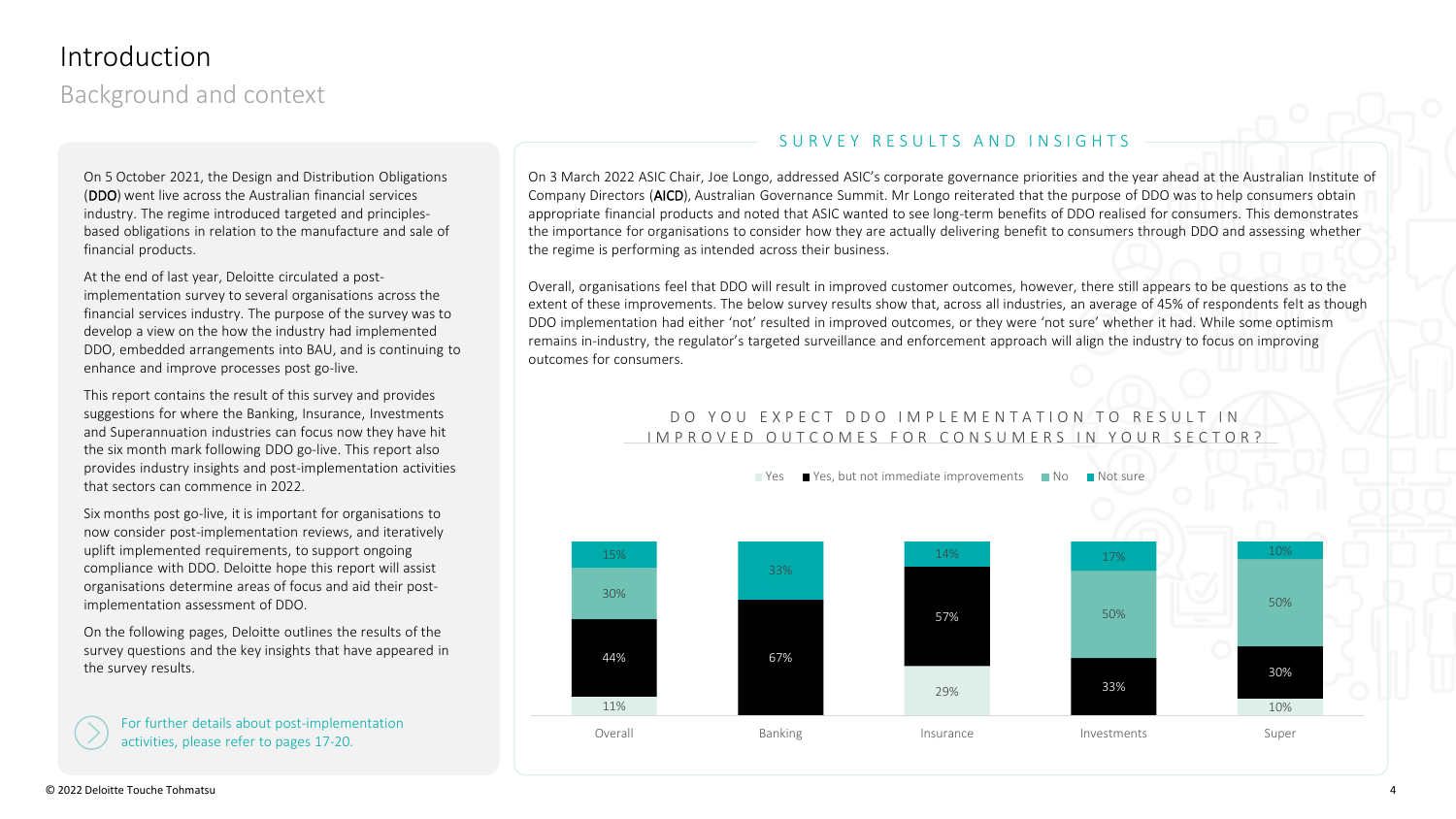# 2 | Banking

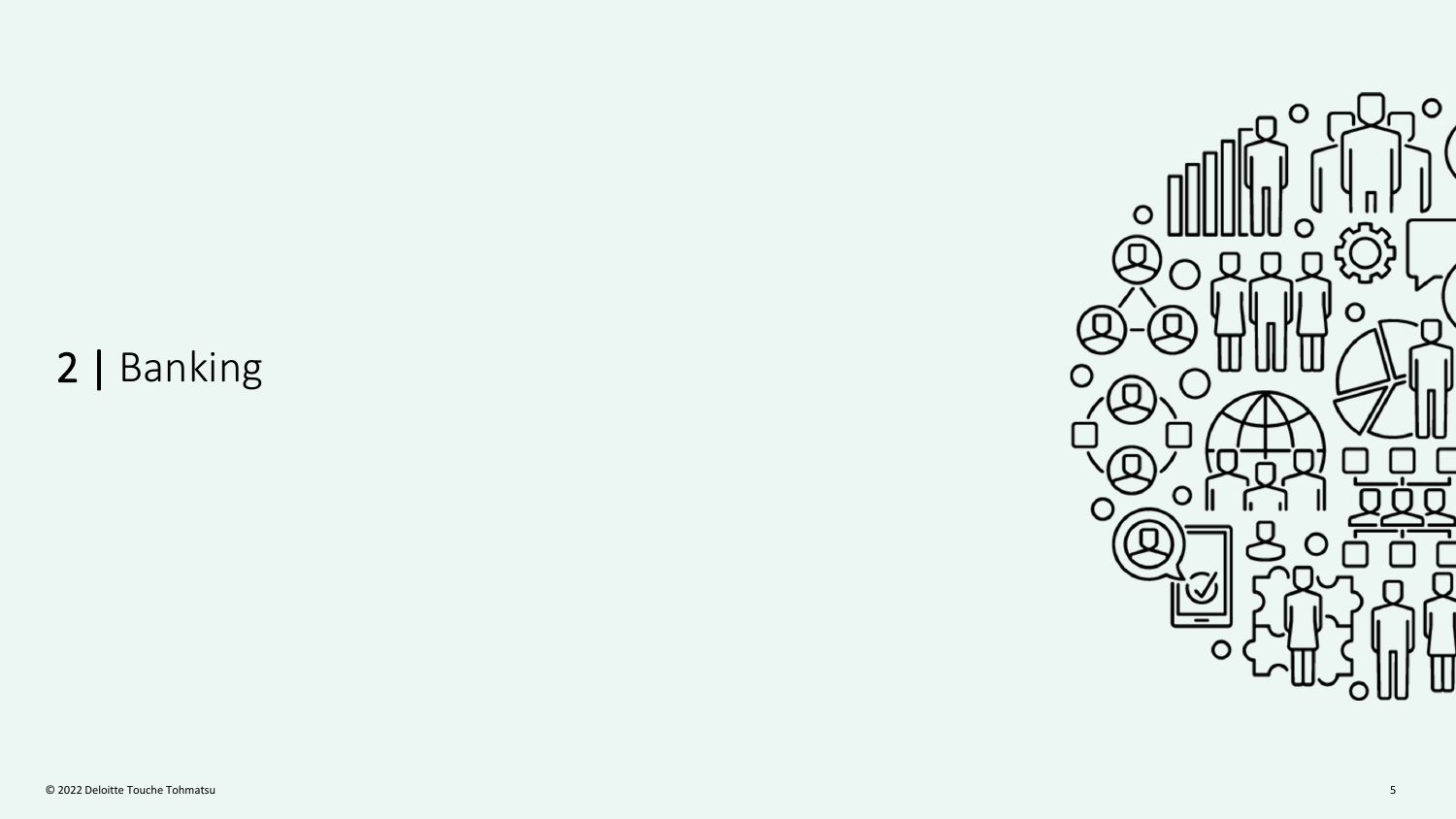Industry implementation and insights

### I N D U S T R Y I M P L E M E N T A T I O N

When compared with some of the other regulatory change items of 2021, DDO offered generous timeframes for implementation (aided by a six month COVID-extension). Despite these timeframes, organisational preparedness varied.

In the Banking sector, some organisations (particularly at the bigger end of town) chose to establish frameworks and methodologies, draft target market determinations (TMD) and assess reasonable steps well in-advance of 5 October. By comparison, some organisations (particularly multi-sector, or those with limited retail products) elected to focus on drafting TMDs in lieu of any governance arrangements, and undertook a high-level review of processes and controls to support reasonable steps.

Better practice is to establish comprehensive frameworks and methodologies to drive assessment / uplift of reasonable steps. Organisations that took a light-touch approach to DDO will need to focus on how the regime was embedded to support ongoing compliance.

Regardless of the approach taken, the post-implementation survey results demonstrate a level of confidence in the data and information being collected to monitor products, as well as the reasonable steps that are being taken. It is the output of the data, in assessing the adequacy of review triggers and determining significant dealings, which remains the biggest challenge, according to Banking sector respondents.

Please refer to the next page for a sample of survey results from the Banking industry.

### S T A N D A R D I S E D T M D T E M P L A T E

More than half of the Banking respondents (67%) identified that they used a standardised TMD template to implement DDO, whilst a smaller cohort (33%) identified they did not.

This difference in a standardised approach may result in a lack of consistency as to how information is described, or presented, within a TMD.

Although the difference in adoption may make it difficult for consumers to compare TMDs, it does reflect the regulator's intention for TMDs to be appropriately tailored to an organisation (and the product for which it has been drafted).



### I N D U S T R Y I N S I G H T S

### A C C E S S T O D A T A A N D I N F O R M A T I O N

#### All of the Banking

respondents (100%) identified that they had access to all the data and information required (either internally or provided by third parties) to sufficiently monitor their products/ TMDs.

This response is promising as one of the largest areas of uplift for many Banking organisations was the requirement to improve data capabilities to ensure the data is timely, accurate, adequate and complete.

Organisations now need to think about how this data and information will feed back into the product design and ongoing review processes.



### P R O D U C T M A N A G E M E N T

DDO was expected to create a fundamental shift to product management, including consideration of policy and frameworks.

Despite this, more than half of respondents (67%) identified the requirements to have governance in place, etc…, only resulted in a 'Moderate' change to the way products were already managed (and 33% of the respondents reported 'Very Little' change).

Post-implementation activities will evidence if changes to product management were embedded correctly or if further work is required to create the intended fundamental shift.

### B A U E N V I R O N M E N T

More than half of the respondents (67%) reported the biggest challenge in BAU would be identifying and assessing significant dealings, with 33% highlighting review triggers.

While operating as discrete requirements under DDO, the appropriateness of review triggers (and thresholds) ultimately drives the identification of significant dealings.

Both of these requirements also seek some 'test and challenge' in BAU, as the metrics, thresholds, and criteria applied were often defined with little historical context to rely on.



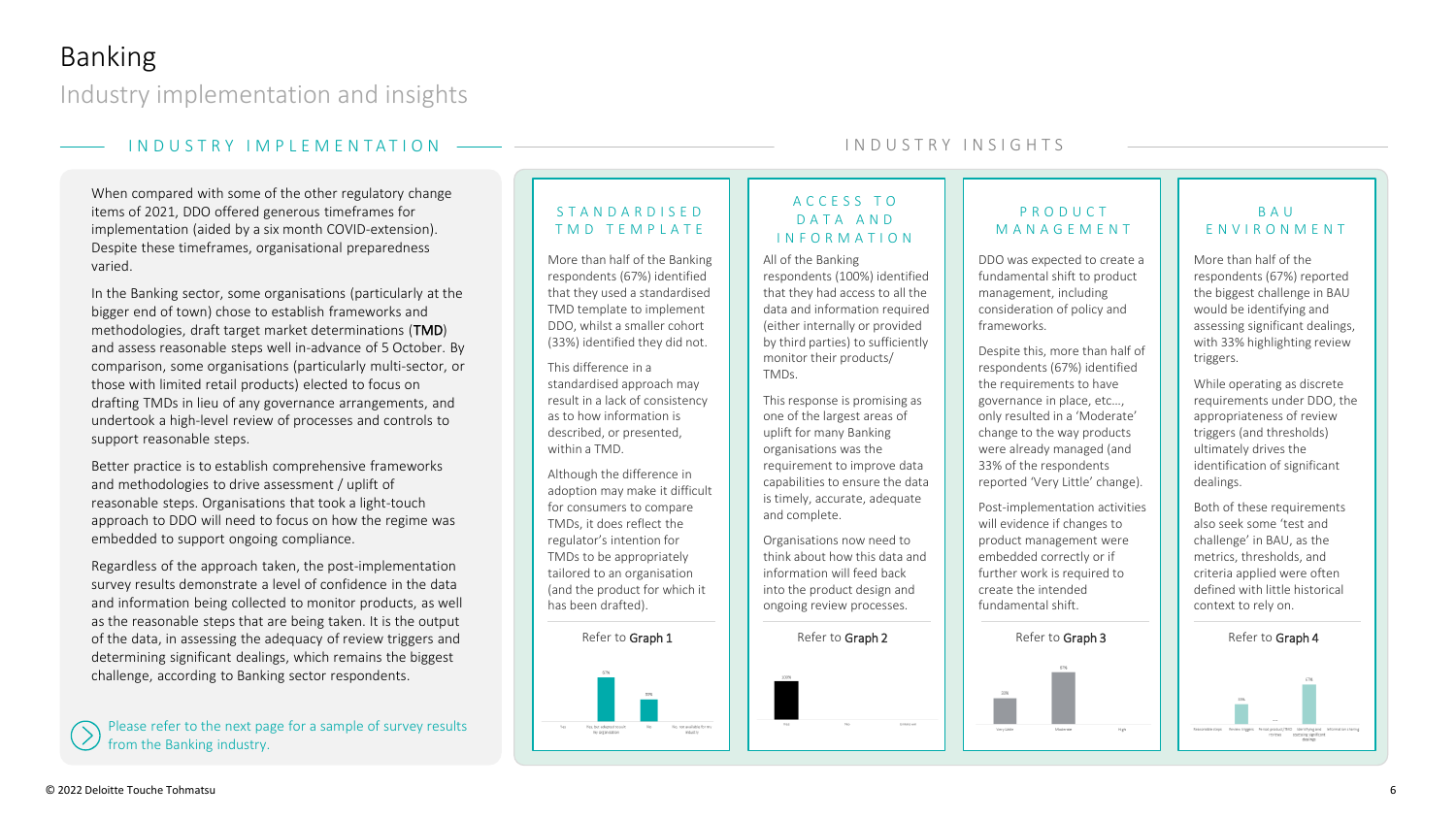## Banking

Survey results and suggested post-implementation activities

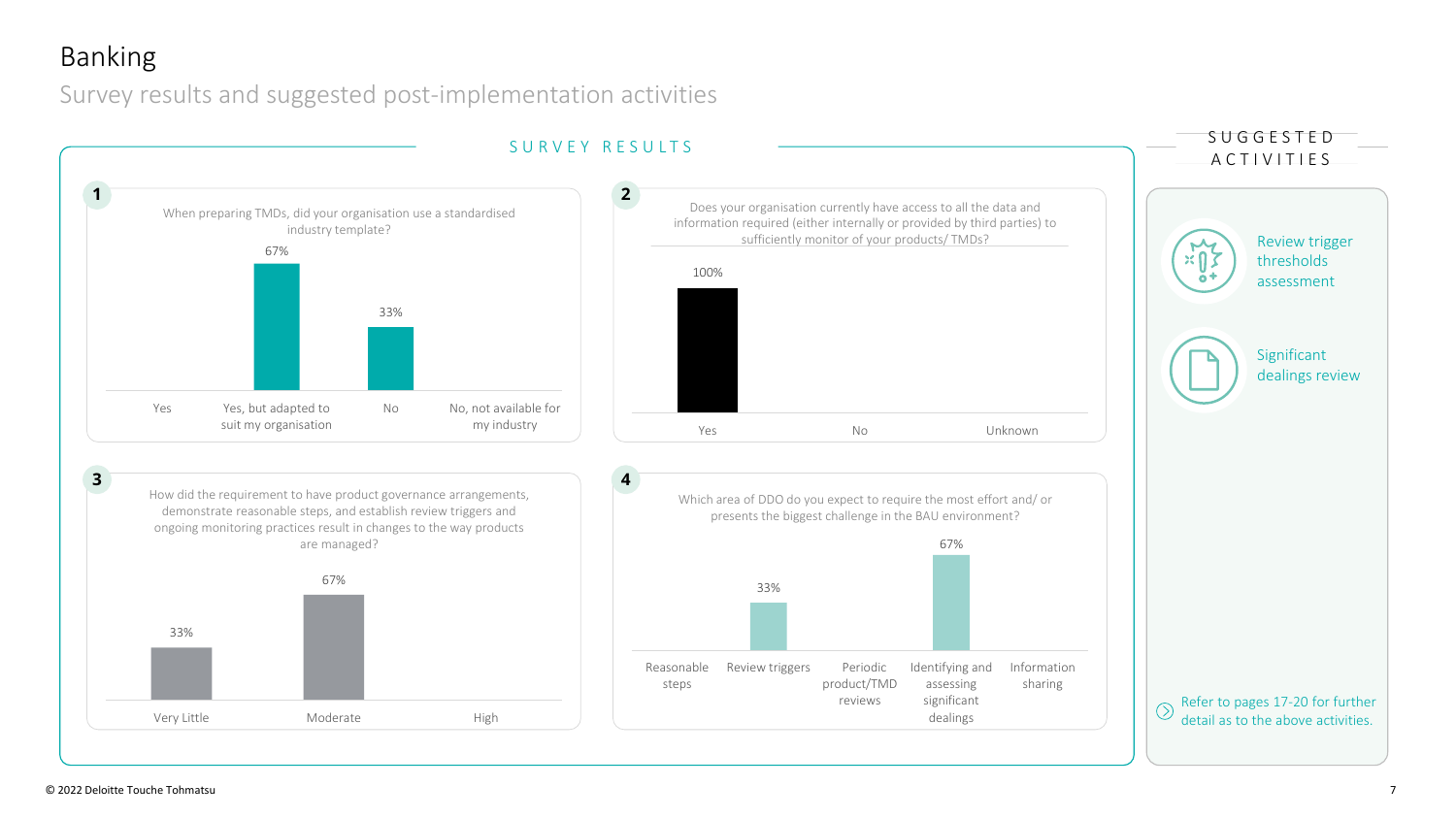# 3 | Insurance

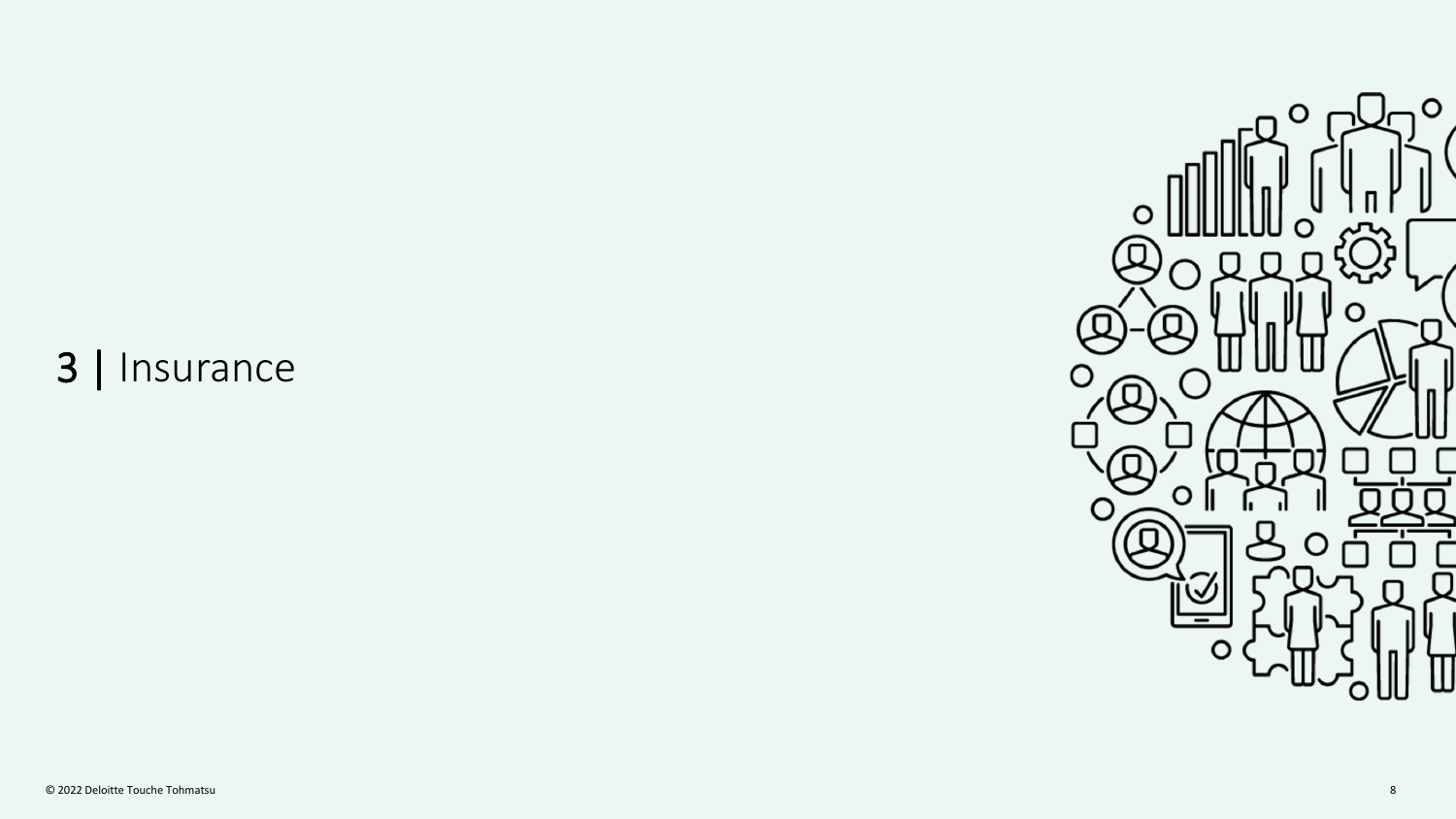Industry implementation and insights

### I N D U S T R Y I M P L E M E N T A T I O N

Nearly 43% of respondents across the Insurance sector rated their compliance with DDO as adequate, and additional effort is required to achieve further compliance. Another 43% ranked themselves as strong and 14% of the Insurance industry ranked themselves as exceptional.

Whilst insurers are broadly consistent with other sectors, the variation within the insurance sector is likely attributable to the different levels of investment made in uplifting product governance arrangements, and the existing infrastructure pre-DDO.

Post-implementation activities will be important for the Insurance sector to understand the effectiveness of their approach to reasonable steps, and enhancing monitoring and reporting. Similarly, assessing review trigger thresholds, and reviewing the significant dealings, will be important activities to commence now the sector has had a chance to run DDO in a BAU environment.

Investing in the above activities will allow organisations to identify how well they have embedded conduct into product governance practices and how DDO has changed their business for the better, including developing products that meet the needs of customer and establishing monitoring that ensures products are performing as intended.

Please refer to the next page for a sample of survey results from the Insurance industry.

### C U R R E N T C O M P L I A N C E WITH DDO

Nearly 43% of Insurance respondents rated their compliance with DDO, and effort required to achieve further compliance, as adequate. Another 43% ranked themselves as strong and 14% of the insurance industry ranked themselves as exceptional.

Whilst insurers are broadly consistent with other sectors, various insurers are at different levels of meeting better practices on their DDO journey. This can be attributed to the shift in product governance that DDO requires and the extent of the requirements to meet compliance.



### I N D U S T R Y I N S I G H T S

### A C C E S S T O D A T A A N D I N F O R M A T I O N

Dependency on data collation, capture and analysis, and supporting systems and technology play an important role enabling efficiencies around review triggers and monitoring of TMDs. The majority of the insurers (86%) outlined they have the necessary data and information to be able to monitor their products and TMDs. However, there were some organisations (14%) that identified they did not have access to all data.

This demonstrates the sector's relative maturity in adopting technology enablers, and the additional time the sector may need in enhancing BAU DDO practices.



### P R O D U C T M A N A G E M E N T

For insurers, there has been largely a moderate change to the way products are managed. In response to the survey, 57% of respondents outlined requirements to enhance product governance arrangements, demonstrate reasonable steps, and establish review triggers, caused a moderate change within their organisations. while 14% reported a high change and 29% reported very little change.

DDO set-out to change not only the way products are designed and distributed, but also how they are governed and monitored. The responses from the Insurance cohort reflects this change.



### B A U E N V I R O N M E N T

The Insurance respondents identified the areas that will require the most effort, and/ or present the biggest challenge in a BAU environment, were reasonable steps, review triggers and information sharing.

These results were unsurprising given the extensive distribution networks that many insurers have in place for their products. Notably, pre go-live, many organisations addressed the information sharing obligations through interim solutions. This will be a large area of focus moving forward where we will see streamlined processes developed.



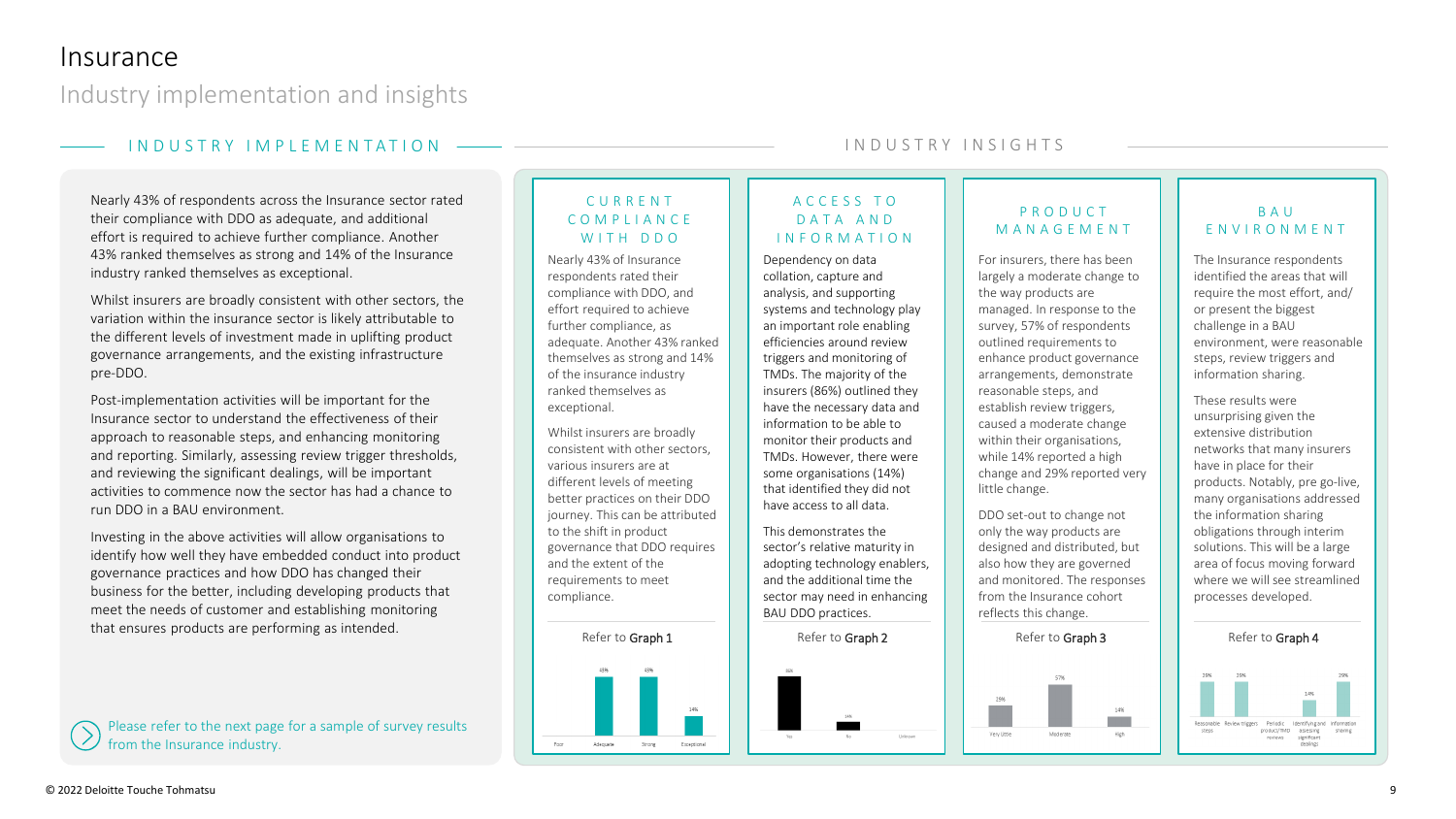## Insurance

Survey results and suggested post-implementation activities

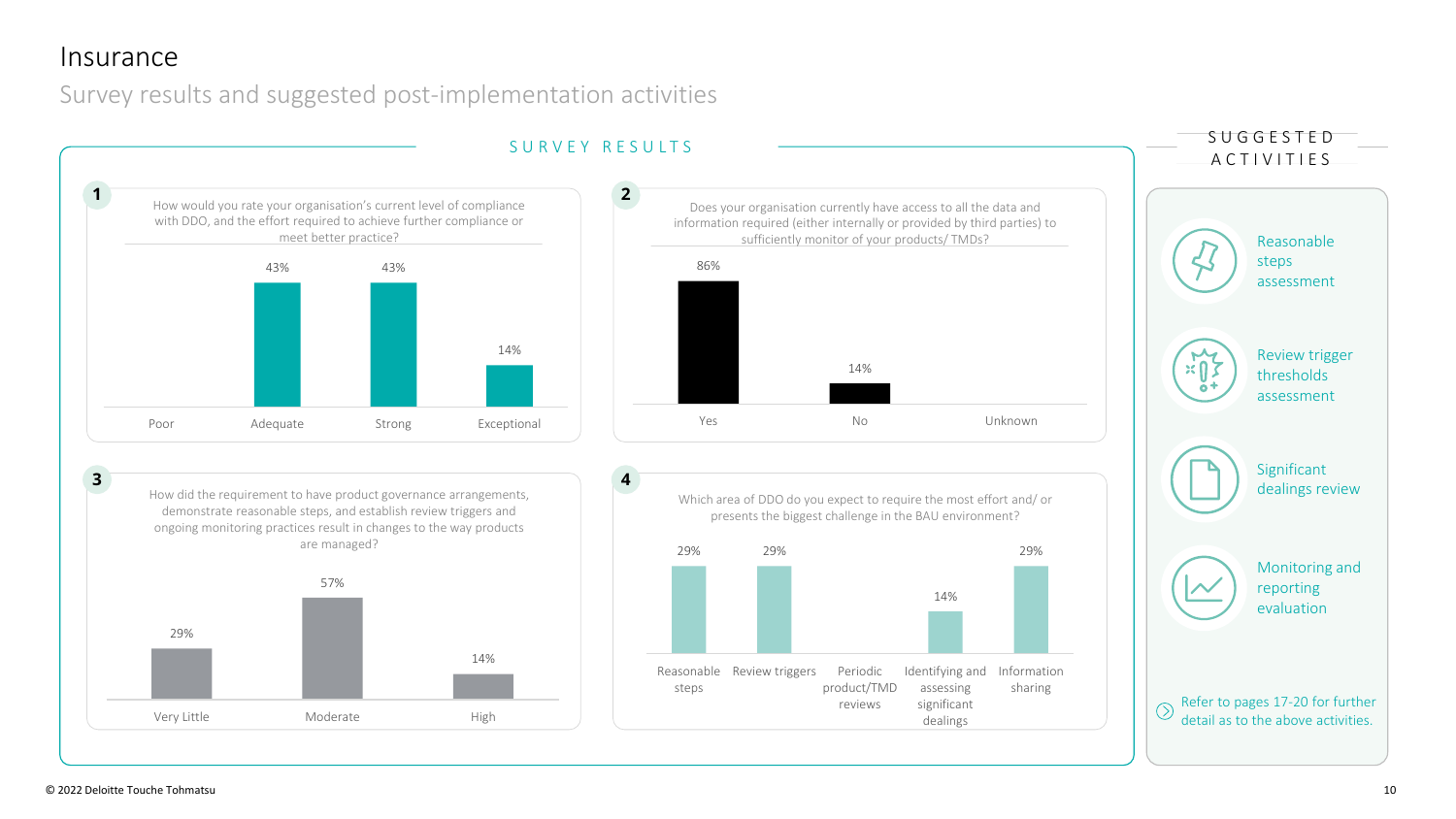## 4 | Investment Management

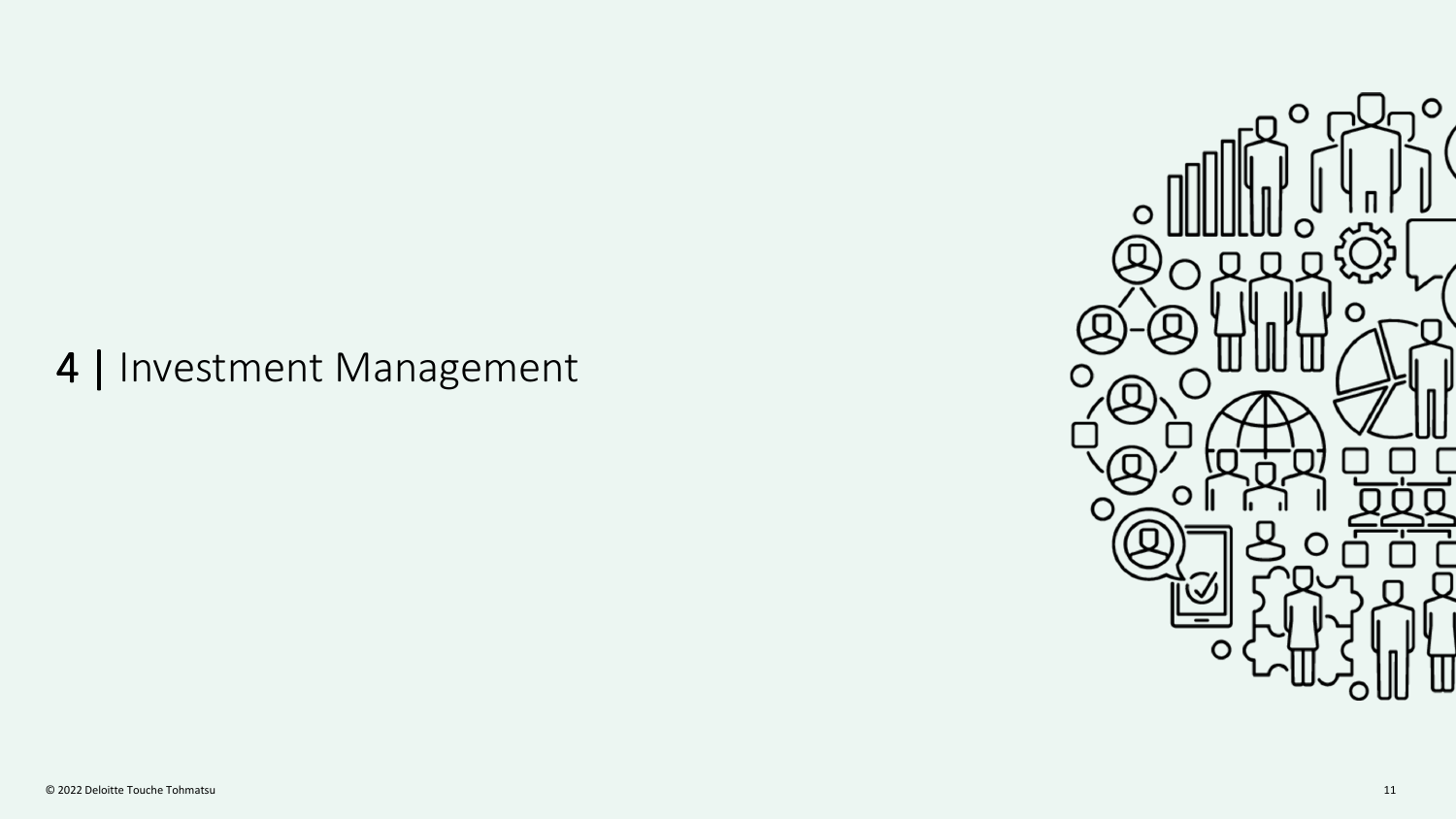### Investment Management

Industry implementation and insights

### I N D U S T R Y I M P L E M E N T A T I O N

Approximately 83% of respondents across the Investments sector rated their compliance with DDO, and effort required to achieve further compliance, as strong (which was on average 20% stronger than other industry respondents). This is possibly a result of the sector having the most opportunity to leverage work done for similar products under the European MiFID II rules (especially where managers are part of global groups) and a strong degree of collaboration across the sector.

While the MiFID II rules were, in substance, substantively different to those requirements under DDO, the core focus on uplifting product governance standards and improving the way in which products were being managed is consistent. As such, many investment managers had existing consumer-centric product management frameworks, policies and procedures for which to overlay the DDO requirements.

Ultimately, this allowed investment managers to direct effort towards discrete activities, such as drafting TMDs and setting review triggers, rather than conducting a full overhaul of existing product management processes. This was reflected in the 'very little' changes that the Investment respondents noted to product governance arrangements as a result of DDO.

Please refer to the next page for a sample of survey results from the investments industry.

### S T A N D A R D I S E D T M D T E M P L A T E

Investment managers have also been the most uniform in their approach to adopting the requirement to have a public-facing TMD with 100% of respondents using a standardised industry template. Although 50% of respondents adapted their chosen template to suit their organisation's requirements.

More so than any of the other sectors, investment managers who do not use a standard template are likely to put themselves at a competitive disadvantage when dealing with distributors by reducing the ease of use of their products by advisers and platforms.



### I N D U S T R Y I N S I G H T S

#### A C C E S S T O D A T A A N D I N F O R M A T I O N

Whilst a majority of respondents (67%) have access to all the data required to monitor their products, the sector had the largest response rate for those who did not have access (or were unsure) to sufficient data.

Access to sufficient data and information is critical to effectively monitor the performance of products. Data will ultimately drive the determination as to whether a TMD is, and remains, appropriate, or if redesign is required. This will be underpinned by ongoing benefits, risks and the outcomes for consumers.



### P R O D U C T M A N A G E M E N T

Half of respondents (50%) identified that the requirement to have product governance arrangements in place, demonstrate reasonable steps and establish review triggers and ongoing monitoring practices resulted in 'very little' change to the way products are managed within the organisation.

This is likely a result of the sector having the most opportunity to leverage work done for similar products under the European MiFID II rules. Similarly to the Banking sector, it will be important to invest in post-implementation activities to assess how well changes have been embedded.

### B A U E N V I R O N M E N T

The majority of investment managers identified that reasonable steps (33%) and identifying and assessing significant dealings (33%) would require the most effort and/ or present the biggest challenge in the BAU environment.

Given there is no materiality threshold around what comprises 'reasonable', organisations have taken a risk based approach per product. Additionally, significant dealings have required organisations to build ongoing efficiencies in incident and issue management.

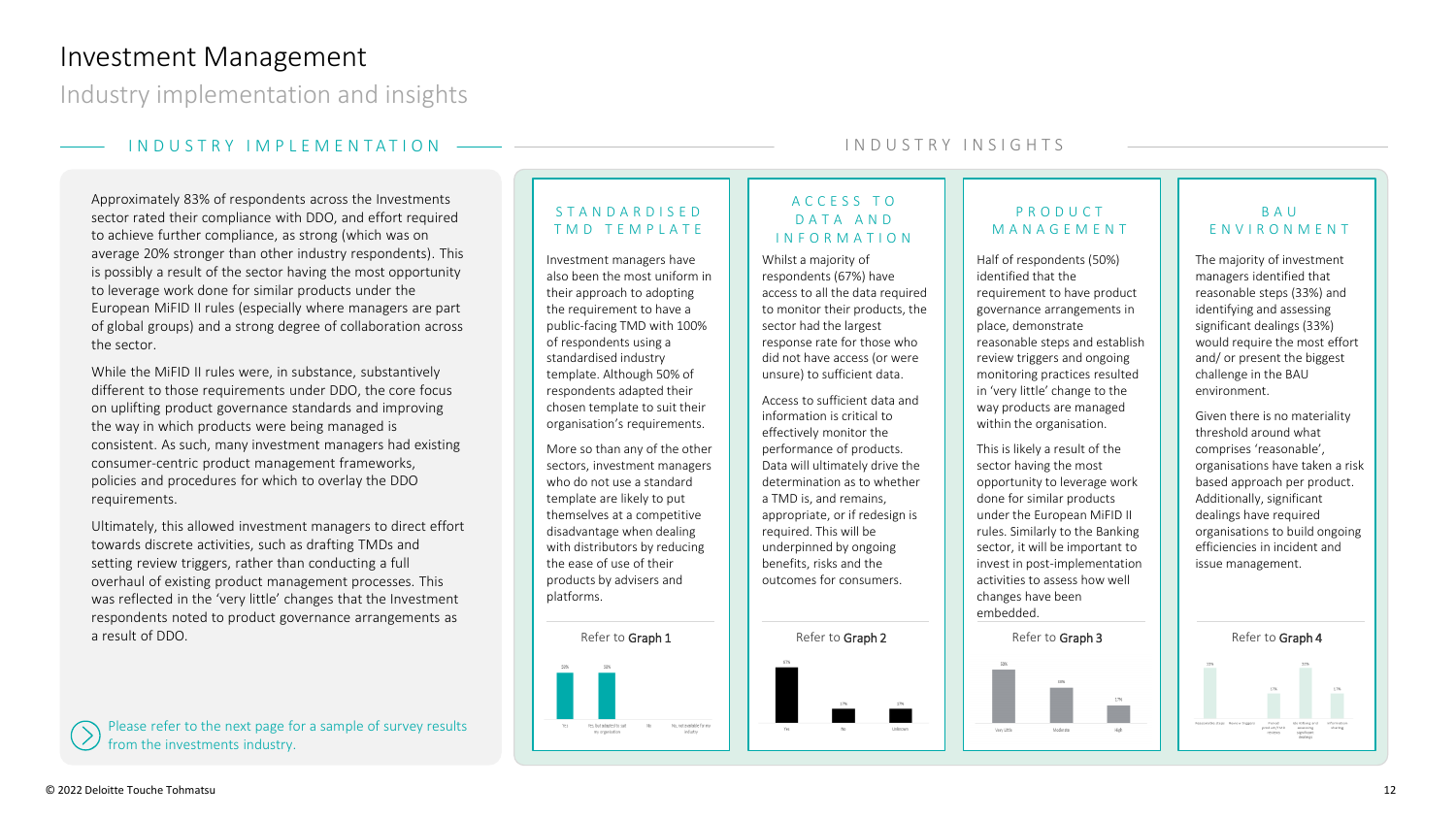## Investment Management

Survey results and suggested post-implementation activities

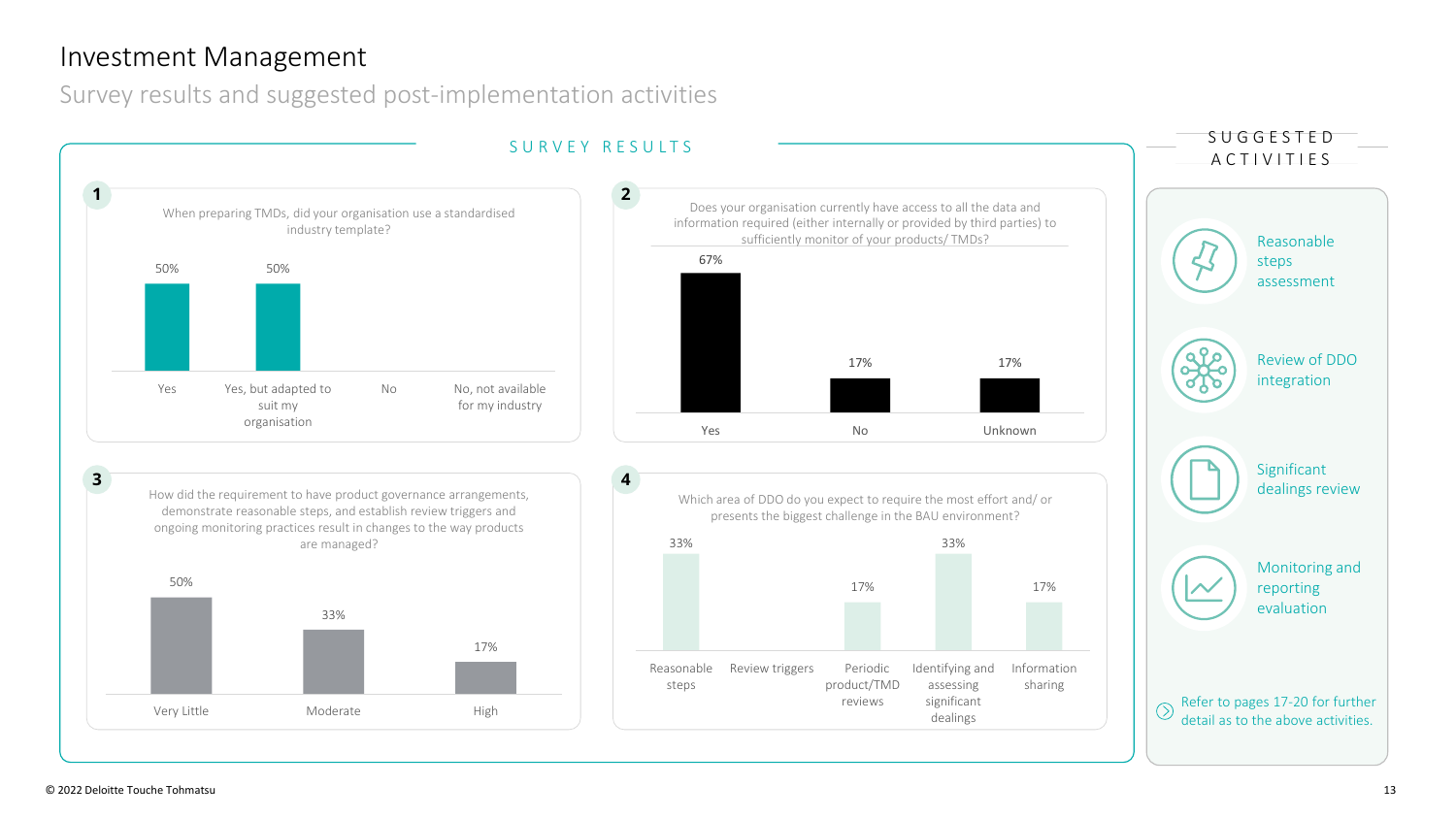# 5 | Superannuation

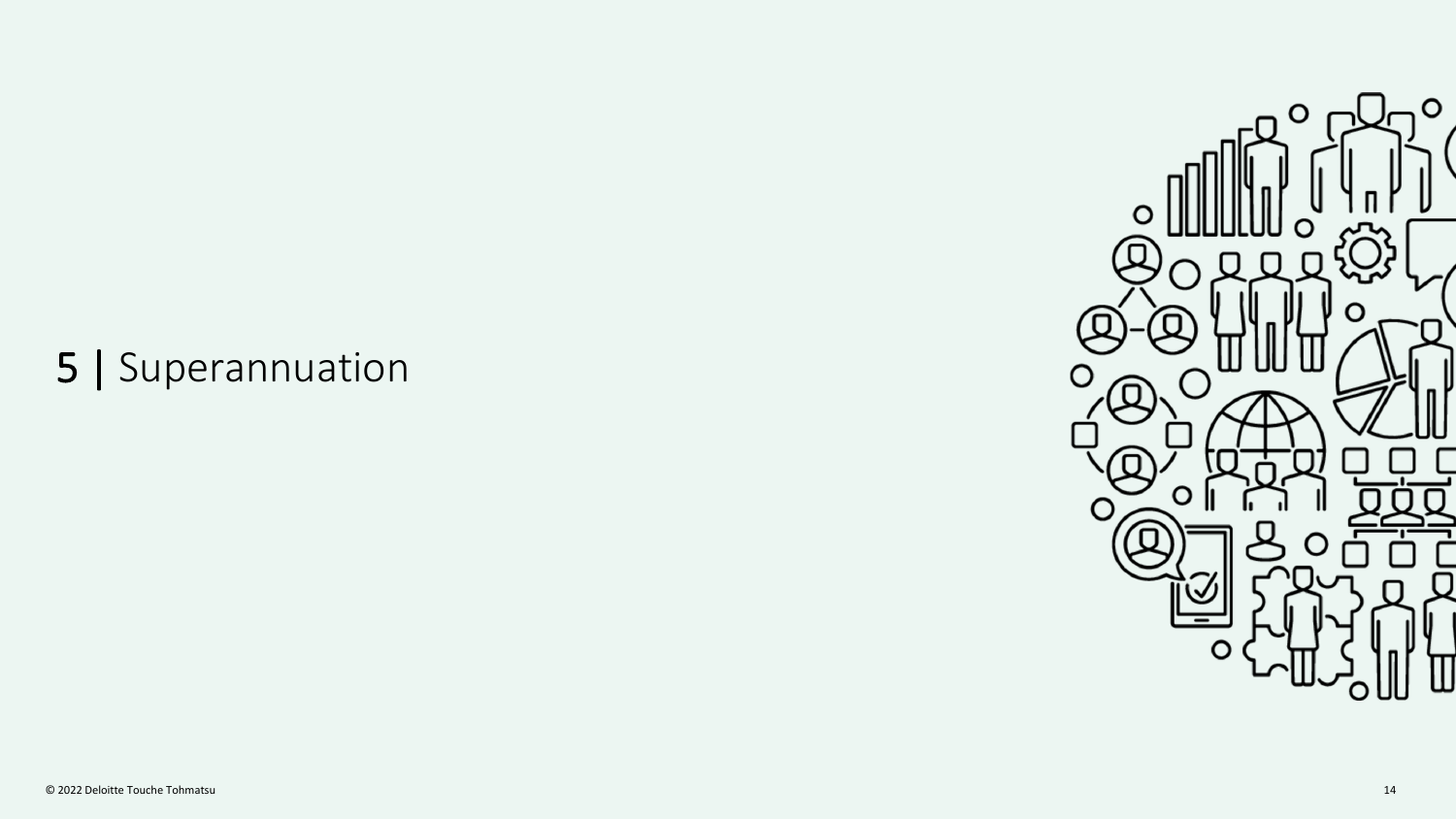## Superannuation

Industry implementation and insights

### I N D U S T R Y I M P L E M E N T A T I O N

Overall, the level of compliance within the Superannuation sector is positive, with a range of responses from 'adequate' to 'exceptional'. No funds felt that they are non-compliant. This is likely the result of the high level of correlation between the overall objectives of DDO and recent work undertaken to comply with Member Outcomes requirements.

Across the industry, Superannuation as a sector was the least optimistic about the ability of DDO to result in improved outcomes for members. 50% of respondents felt that the regime would not result in better outcomes and a further 17% were unsure.

Despite the continuing pressure on the sector to deliver value and positive member outcomes, a low proportion of respondents expect to see immediate benefits for members as a result of DDO. This is likely a result of the already high focus on outcomes across the sector, however funds should continue to use DDO as a tool to support members in accessing products that suit their needs and objectives.

Superannuation funds should now be focussing on embedding their overall product governance arrangements and ensuring there is a solid framework in place to develop and manage products throughout their lifecycle to ensure those member outcomes are realised.

Please refer to the next page for a sample of survey results from the Superannuation industry.

### S T A N D A R D I S E D T M D T E M P L A T E

The majority (90%) of Superannuation funds used an industry-standard template to prepare their TMDs, although a large proportion of those have made changes to adapt the template to the needs of their organisation.

This level of consistency has largely been driven by the high level of coordination by industry bodies that we have seen within the Superannuation sector, aided by the level of similarity in product sets across different funds.

A consistent approach to TMDs will aid consumers in the sector to compare products.



### I N D U S T R Y I N S I G H T S

#### A C C E S S T O D A T A A N D I N F O R M A T I O N

All of our respondents felt that they had access to all of the data required to monitor products and TMDs. However, monitoring review triggers was the most commonly identified challenge for funds in a BAU environment. This suggests that while raw data is available, funds may be struggling to translate this into meaningful and actionable reporting.

Review triggers will likely remain a test and challenge for many organisations who are looking at data and setting thresholds to monitor products for the first time.



### P R O D U C T M A N A G E M E N T

Approximately 80% of Superannuation respondents identified that the requirements to have product governance arrangements, demonstrate reasonable steps, and establish review triggers and ongoing monitoring practices resulted in moderate changes to the way products are managed.

DDO was expected to create a fundamental shift to product management, including consideration of policy and frameworks. Postimplementation activities will evidence if changes to product management were embedded correctly or if further work is required.



### B A U E N V I R O N M E N T

Approximately 40% of the Superannuation respondents identified that review triggers would require the most effort/ present the biggest challenge in the BAU environment. The remaining respondents identified periodic product/ TMD reviews (30%) and significant dealings (30%). This is likely the result of challenges around identifying members who are outside the target market either at the overall product level, or at the individual option level.

Additionally the emphasis on review triggers reflected the ongoing and iterative process to ensure robust review triggers, and thresholds, are in place.

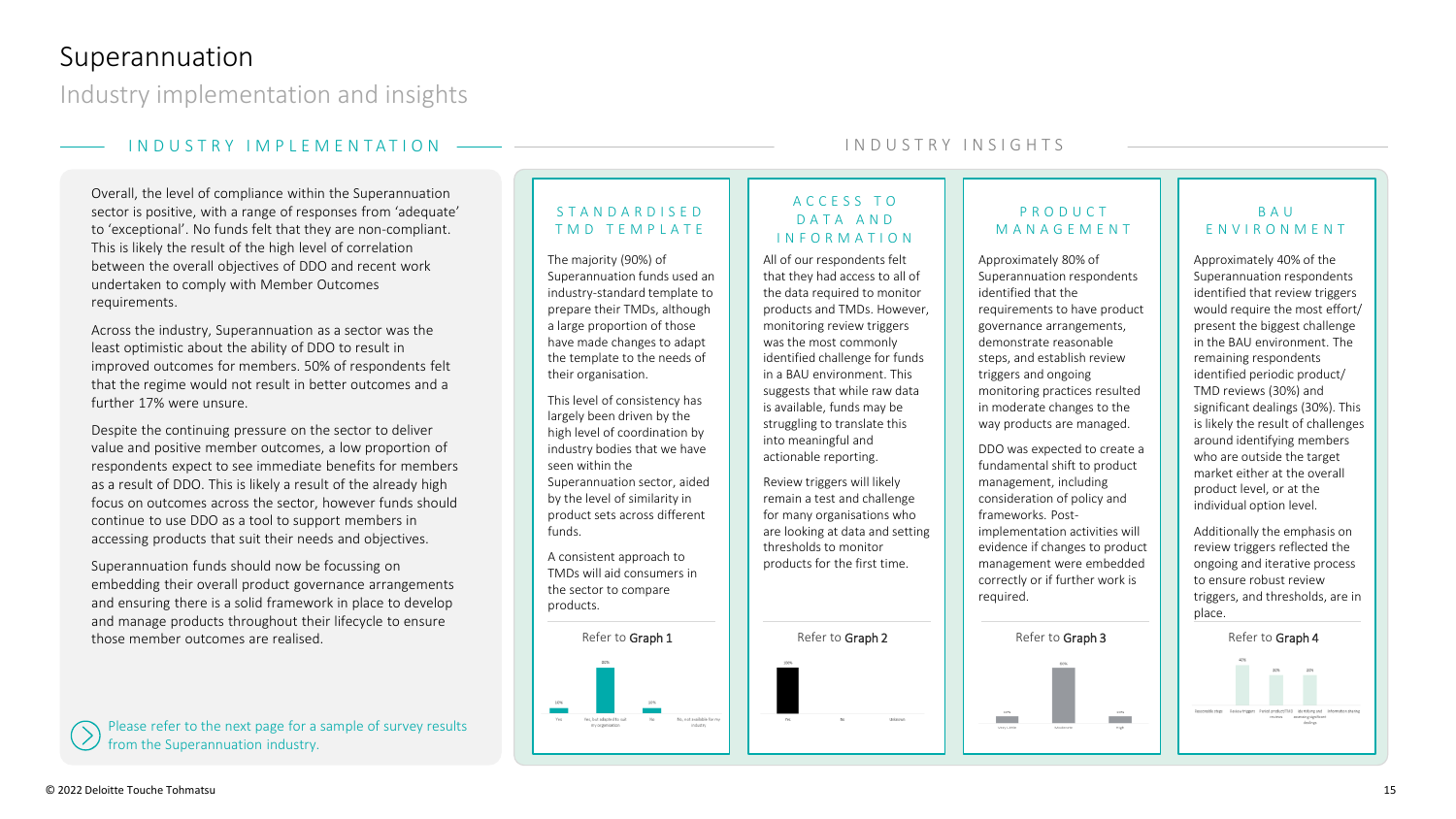## Superannuation

Survey results and suggested post-implementation activities

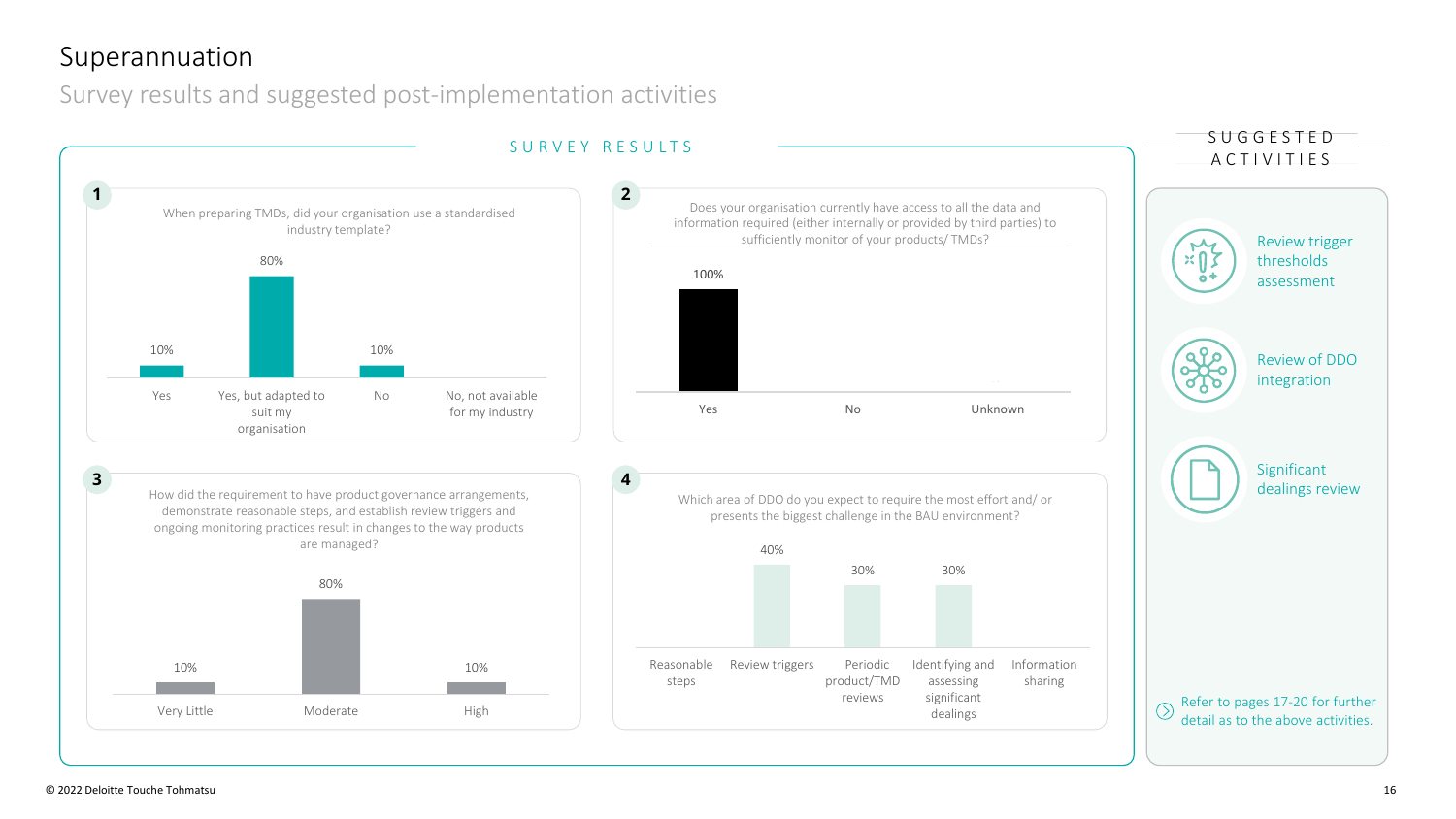## 6 | Post-implementation activities

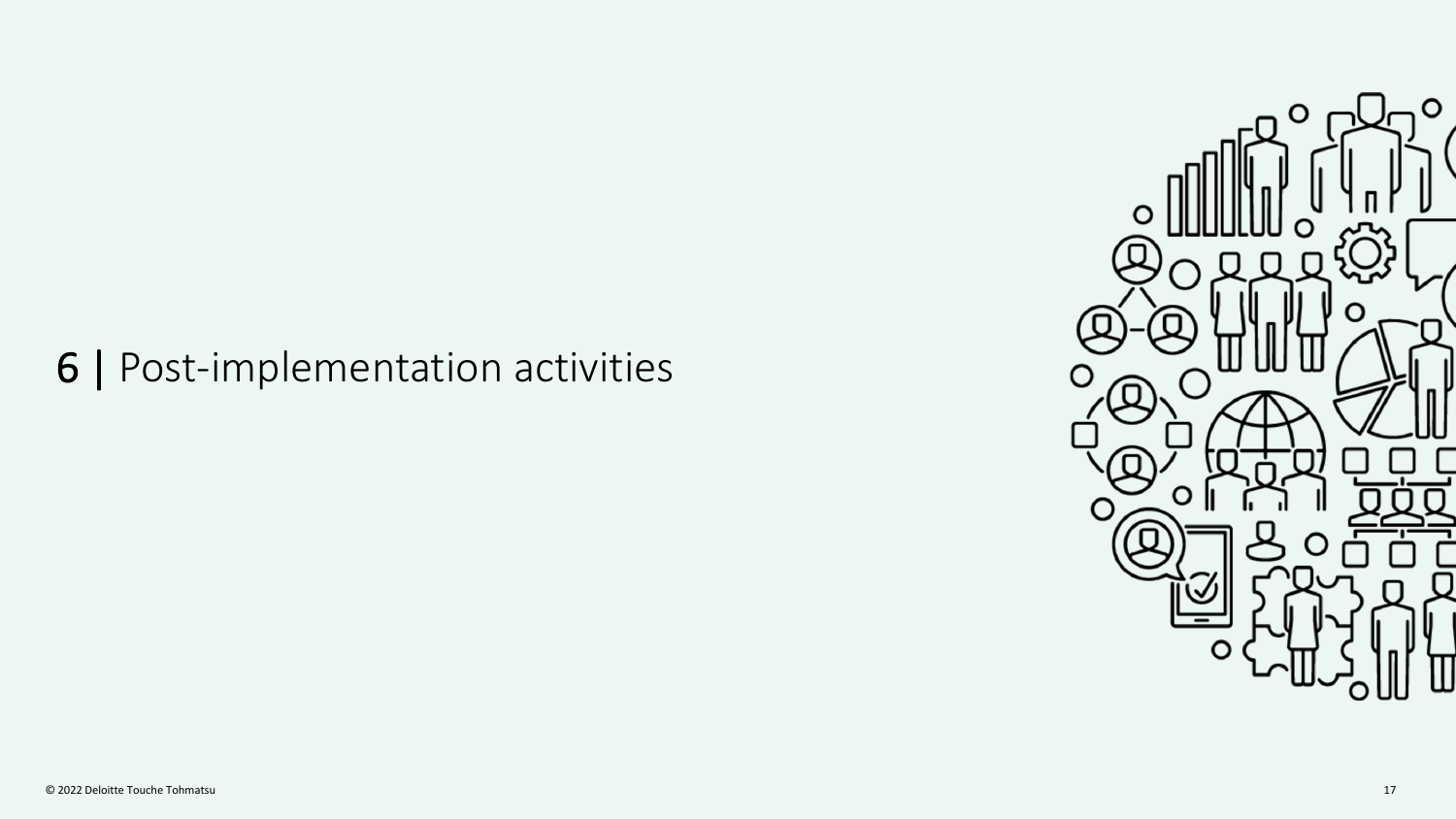## Post-implementation activities

What you can start now

### P O S T - I M P L E M E N T A T I O N

On 3 March 2022, during his address at the AICD Australian Governance Summit, Mr Longo identified that ASIC considers the industry is reaching a point where it has had sufficient time to bed down its implementation of the regime. He outlined that ASIC will be expecting compliance with the regime, and across 2022 will pursue a targeted surveillance approach, moving to enforce the obligations where necessary.

In light of Mr Longo's comments, and the fact we are now six months post go-live, it is a good opportunity for organisations to invest in post-implementation activities that will assess how the DDO regime has been embedded across their business, identifying any areas of uplift.

Based on the nature of the industry, what we have observed both in the run up to implementation and from survey results, we believe the critical activities in the aftermath for DDO, for the various sectors, are post-implementation reviews that cover:

- Monitoring and reporting evaluation;
- Distributor practices and oversight;
- Reasonable steps assessment;
- Review of DDO integration;
- Review trigger thresholds assessment; and
- Significant dealings.

For further details about above post-implementation activities, please refer to pages 19-20.

### SURVEY INSIGHTS

The post-implementation activities that we have outlined on the following pages were developed based on the responses collated to the question 'Which area of DDO do you expect to require the most effort and/ or presents the biggest challenge in the BAU environment?'. In addition to this question, we asked organisations to rank the further work they are planning to conduct in order of priority. We outline the results of this question below, identifying the high-level area of work each sector has identified that they will refine, embed and enhance moving into 2022.

As organisations monitor their data, particularly customer outcomes, their review trigger thresholds will be tested and refined. Additionally, areas such as reasonable steps, significant dealings and product governance, are all items that presented distinct challenges in the lead up to go-live and some required interim solutions. As such, it is not a surprise these areas will a big focus of the postimplementation environment.

### RANK ASPECTS OF DDO IN TERMS OF THE LEVEL OF FURTHER WORK YOU A R E P LA N N I N G T O D O

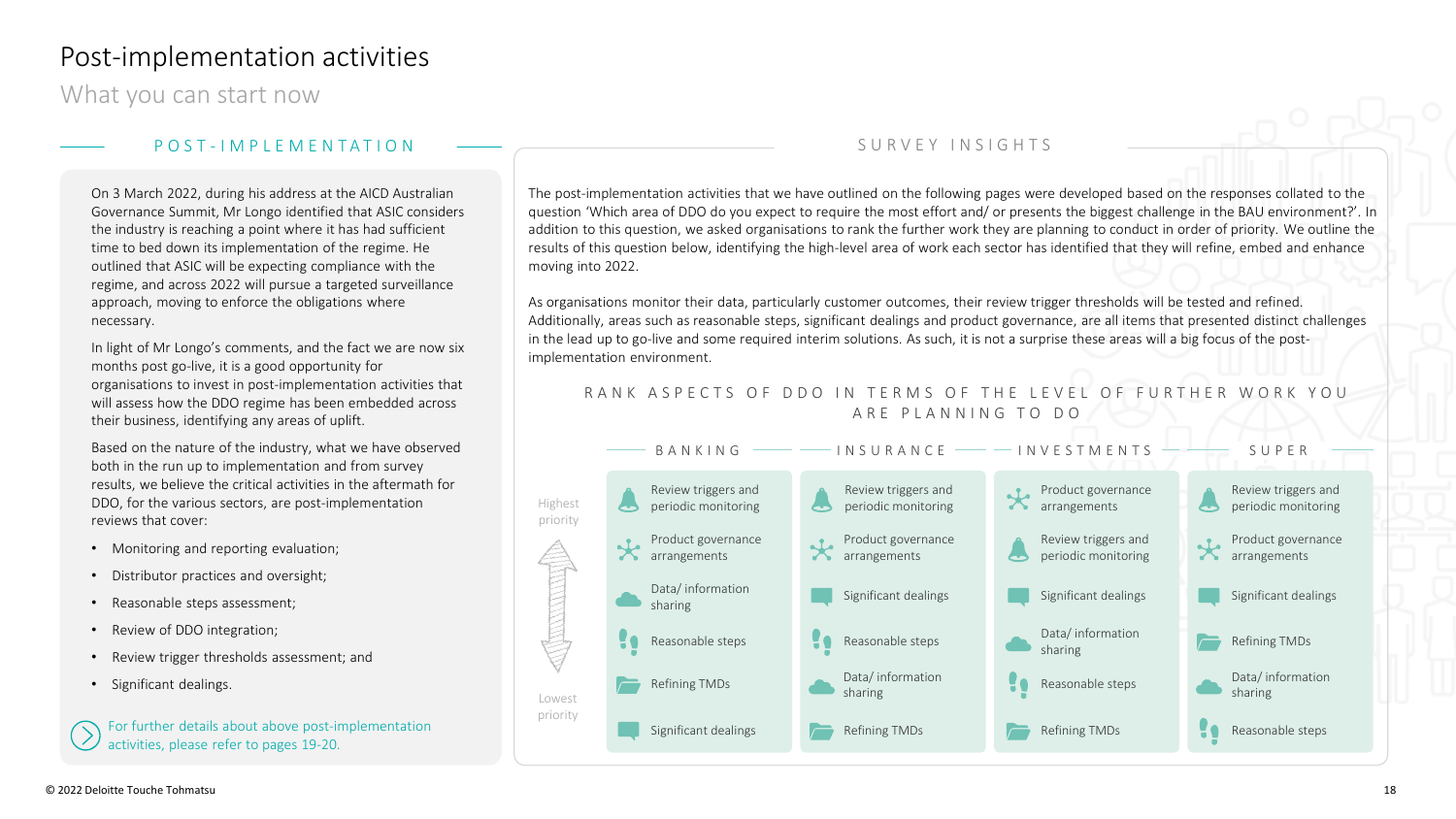### <span id="page-18-0"></span>Post-implementation activities

What you can start now

The industry placed a larger emphasis on (1) the development of TMDs and (2) embedding DDO into Product Governance frameworks when implementing DDO.



The regulator's guidance was to take a risk based approach to reasonable steps. Many organisations took a light-touch approach to assessing and uplifting reasonable steps to support the distribution in-line with the TMD. There were inherent difficulties faced due to the lack of materiality thresholds relating to what comprises reasonable, therefore organisations were required to make a business decision as to what was appropriate per product. While most organisations had some level of comfort over their control environment, it has been suggested the regulator would expect evidence as to how this conclusion was reached.

### A C T I V I T I E S C O N T E X T K E Y A C T I V I T I E S

- Undertake an assessment over reasonable steps currently in-place as it relates to the control environment, industry benchmarks and regulator expectations, including developing a structure through which to test appropriateness of reasonable steps currently in-place. This may include review of any artefacts that may evidence reasonable steps (e.g. process maps, sales scripts, promotional material, KPI/ incentive arrangements, training material).
- Consider technologies that can aid reasonable steps delivery (for example, voice analytics).

**Distributor** practices and oversight review

The level of oversight of distribution processes has been varied across the industry, for both internal and external distributors. Given the scope of DDO, many organisations found it challenging to embed oversight arrangements across all channels (including online, contact centres, third parties and branches).

Additionally, pre-go live, many organisations addressed information sharing requirements with distributors through an interim solution such as a manual inbox where distributors' submitted information.

- Undertake a deep dive of distributor oversight arrangements including information sharing practices and distribution agreements in place. This may be according to function/ business unit, channel, or distributor/ distributor type.
- Assess the adequacy of the distributor oversight arrangements against comparable arrangements across industry and better product governance practices (including sales processes).
- Develop options to streamline information sharing processes and better embed data from distributors' with internal data to provide consistency of information received both in form and content.

Many organisations grappled with challenges in relation to establishing of metrics and thresholds for those metrics, when setting review triggers. It was a balance of:

Review trigger thresholds assessment

- What review triggers are formalised and set out within the TMD, and what remain internal measures of product performance; and
- How to establish thresholds that will appropriately notify the business of a potential significant dealing, without creating an administrative burden for unnecessary ongoing reviews.

Many organisations opted to rely on historical data to provide a view as to reasonable metrics and thresholds, noting that this would need to be validated and updated over time.

- Undertake a review of the existing review triggers and the relative thresholds attached to each metric in relation to the appropriateness of the review trigger and the attached thresholds, having regard to (for example):
	- Organisational risk appetite;
	- Individual product risk rating;
	- Potential for consumer harm;
	- Likely impact of any harm; and
	- Outcome of any assessments to-date.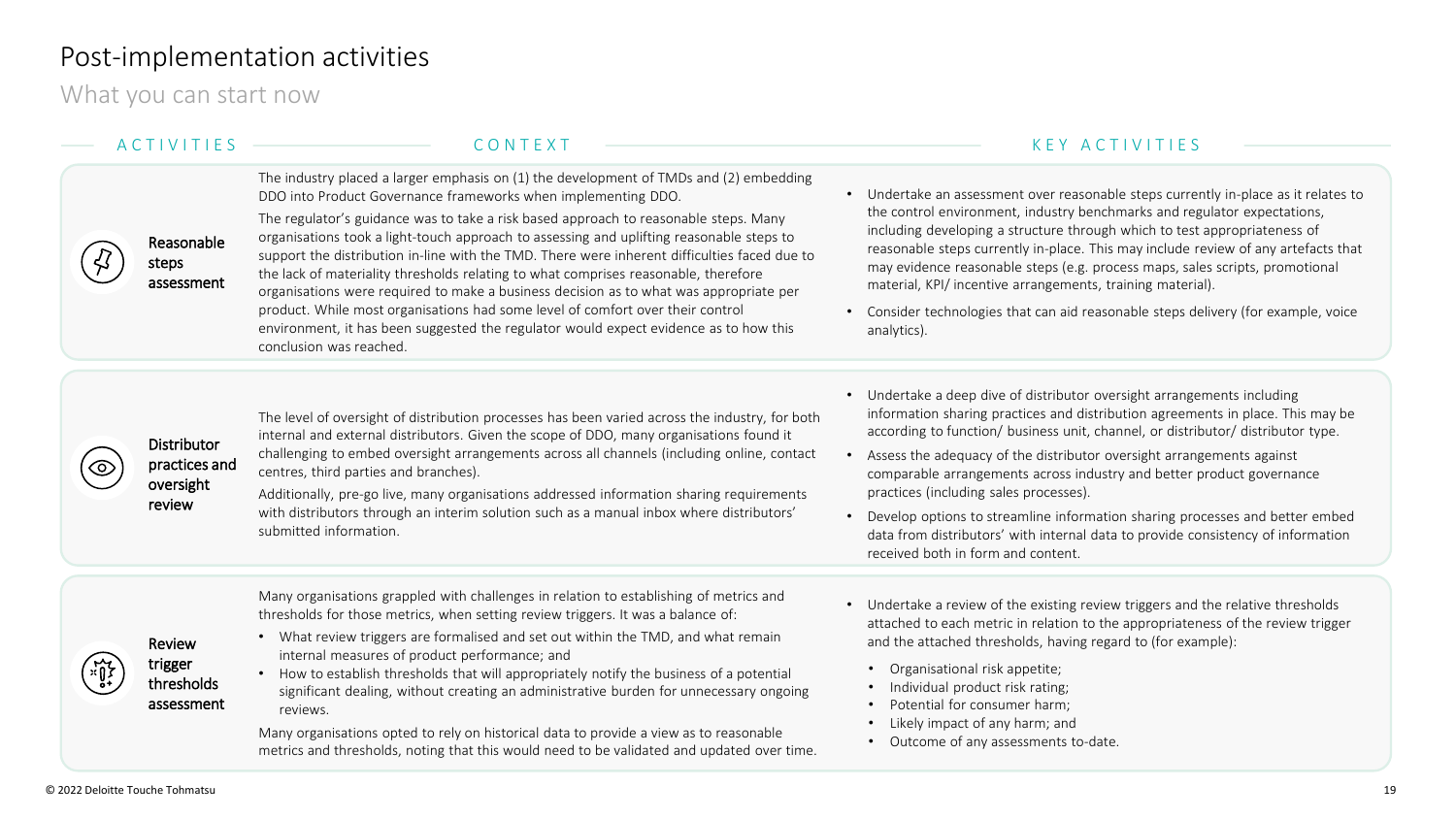## Post-implementation activities

What you can start now

### Monitoring and reporting evaluation

Significant dealings review

The implementation of appropriate monitoring and reporting arrangements to support compliance with DDO was a significant challenge for many organisations pre-go live. As a result, there was an overreliance on manual monitoring and reporting options, with an intention to uplift these arrangements post-go live.

While manual monitoring and reporting options may have been a discretely compliant interim solution, they often fail to give a robust and complete view across the product value chain or product portfolio.

### A C T I V I T I E S C O N T E X T K E Y A C T I V I T I E S

- Undertake a deep dive into monitoring and reporting arrangements. This may inclu[de](#page-18-0)  product monitoring, and may also include the monitoring of distributors. This would involve: (1) review of relevant collateral, such as dashboards, reporting, review trigger approach/ thresholds, significant dealing investigations and third party reporting, (2) a comparative assessment of monitoring practices in line with DDO requirements and better practice across the industry.
- Consider how the organisation may be able to uplift monitoring and reporting arrangements to support compliance with DDO.

Similar to the challenges that organisations had in establishing metrics for review triggers – many organisations struggled to set the criteria to support a determination of a significant dealing. While the industry was aligned in leveraging existing issue and incident management policies, etc., the question often arose 'what will make a dealing significant'. The lack of materiality threshold added to the challenge. Many organisations assessed the factors that may support in the determination, without prescribing certain levels or thresholds. Factors included, but are not limited to:

- number of customers who acquire the product that are outside the target market;
- the actual or potential harm (i.e. amount of financial loss);
- the nature/ extent of inconsistency of distribution with the TMD;
- the time period in which acquisitions outside target market occurred.

Review of

DDO integration To effectively meet the requirements under DDO, organisations were required to create a fluid working model of information sharing and obligation management. As DDO implementation often rested solely with risk, compliance and product functions, the appropriate onboarding of other business areas was limited pre-go live. There was also often a lack of business process mapping to address who was responsible for what in BAU.

Post-go live, many organisations have had to thrust themselves into a new operating rhythm without adequate change management.

• Undertake a review of the process in relation to significant dealing, the criteria applied and the outcomes that can be reached to assess the adequacy. The assessment should consider timeframes, role of product and/or compliance functions and options to uplift and build ongoing efficiencies for the significant dealing process.

- Complete an end-to-end mapping of how the DDO regime has been embedded, including periodic and ongoing TMD and product reviews.
- Review and assess effectiveness of the approach to meet DDO alongside other BAU practices and documented approaches, such as product governance policy and/or framework, alignment to DDO, and related roles and responsibilities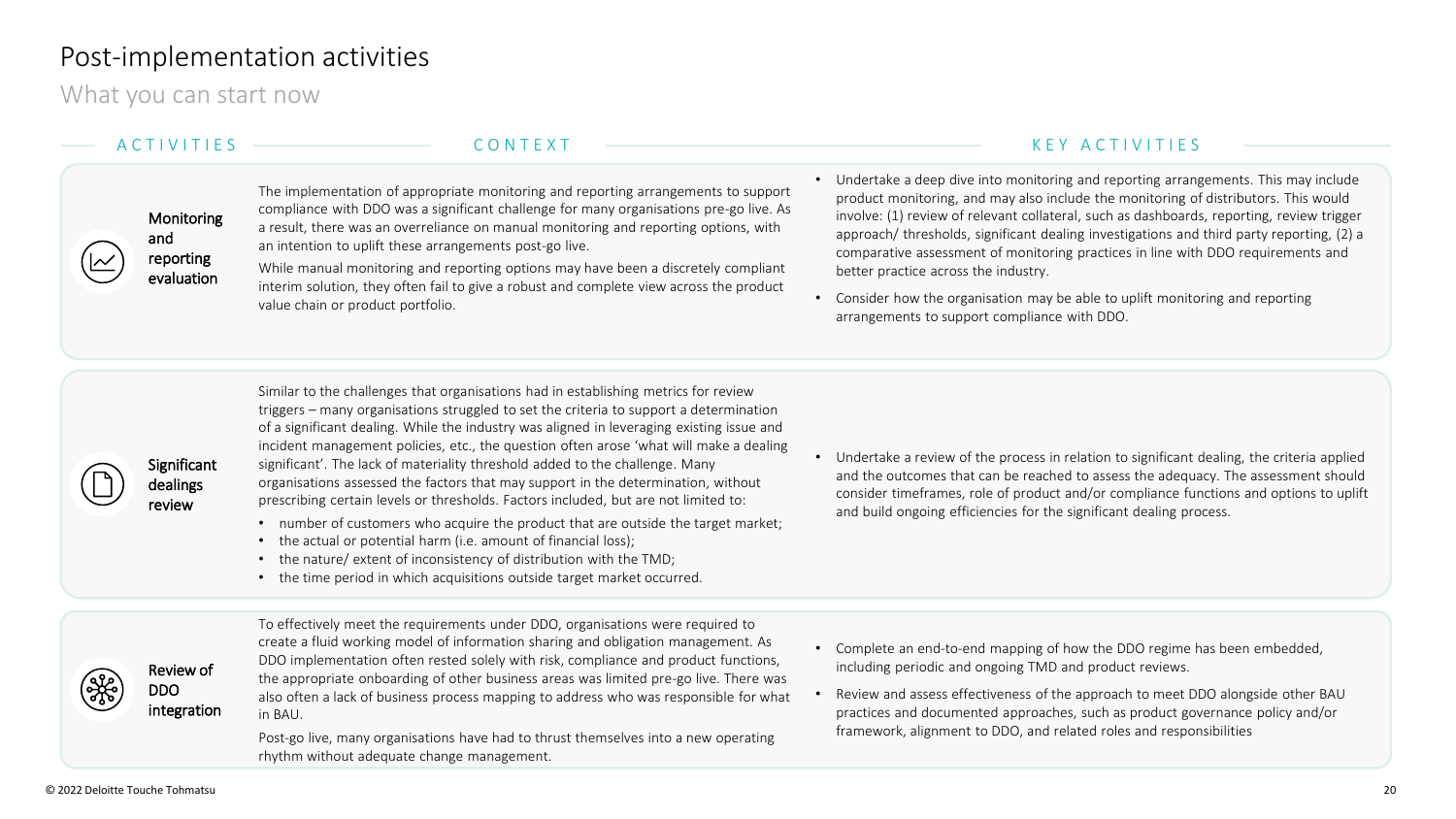# 7 | Get in touch

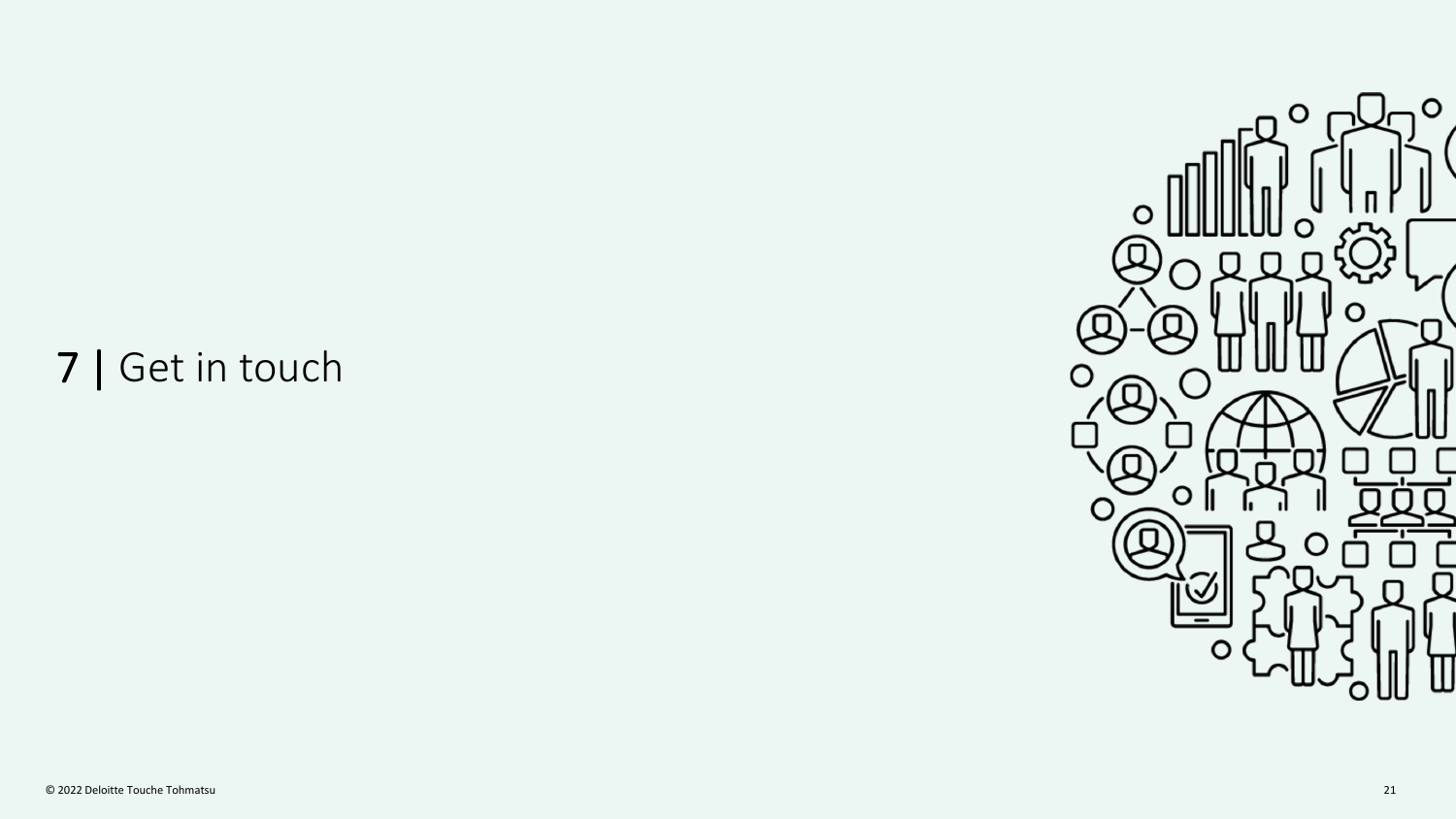## Get in touch

### Who to contact

### OUR CONTACT DETAILS



Rosalyn Teskey Partner DDO Lead [rteskey@deloitte.com.au](mailto:rteskey@deloitte.com.au) +61 431 408 558



Simon Thorpe Director Investment & Wealth DDO SME [sithorpe@deloitte.com.au](mailto:sithorpe@deloitte.com.au) +613 8486 1200









### Julia Younger Senior Analyst Banking DDO SME [juyounger@deloitte.com.au](mailto:juyounger@deloitte.com.au)

+61 492 876 711